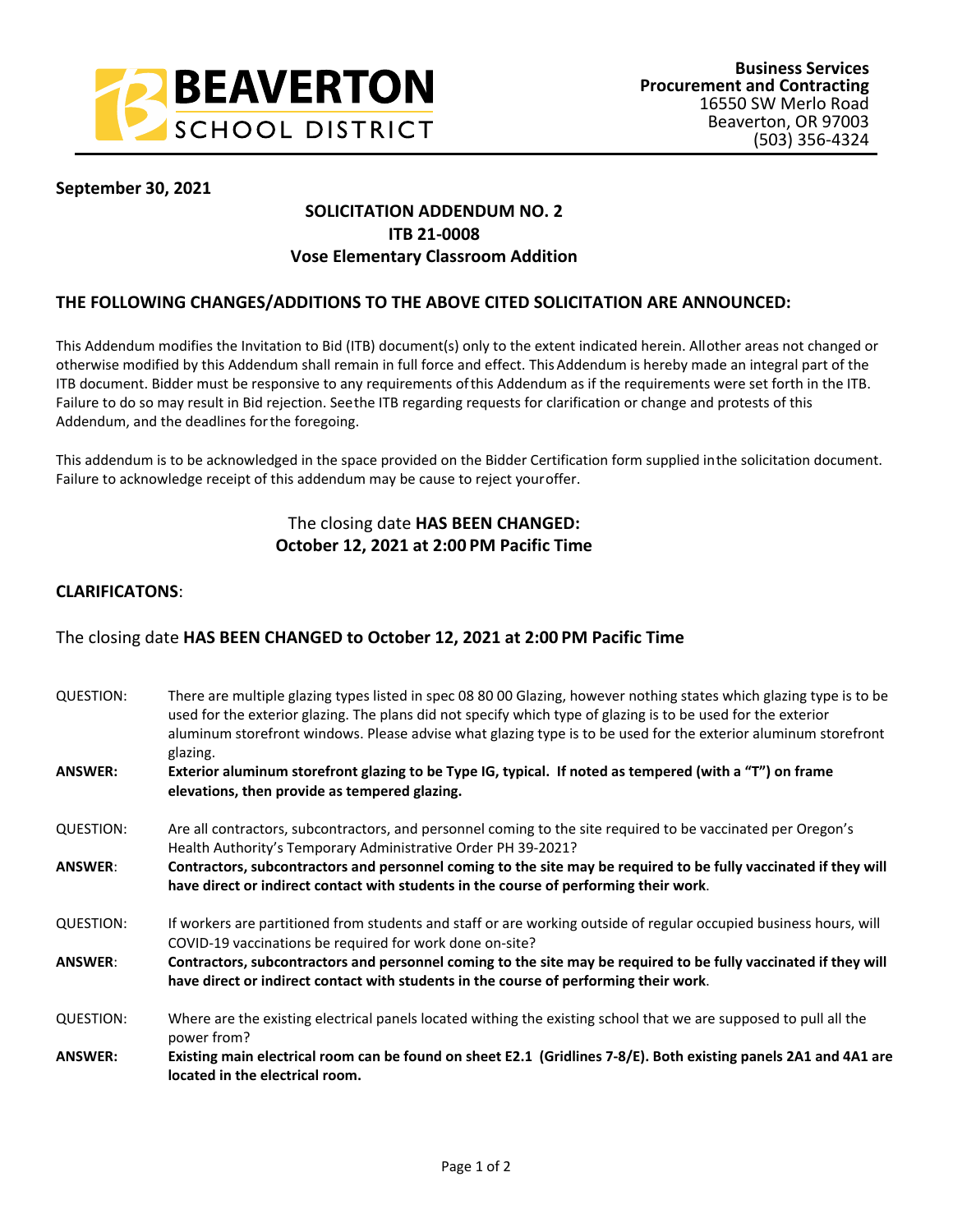QUESTION: I noticed on the electrical plans that on some of the sheet notes it says "if alternate 1 and or 2 are accepted" but there is only one plan for each area, does this hinge on an alternate build out of the project? **ANSWER: Alternate 1 is addition of two individual restrooms and sinks in classroom G102 and G104. Refer to ALT-1 info on sheets E1.1, E2.1 and E3.1 and P2.1. Alternate 2 is addition of sinks in classroom G106 and G108. Refer to ALT-2 info on sheet P2.1 and E2.1 Note 1.** QUESTION: MC cable in the specs says it can't be used for Multiwire branch circuits or in walls under exterior windows, it doesn't speak for using it for lighting other than they want ½" flex for lighting whips. Can we use MC on the project like we have all the other ones? **ANSWER**: **MC Cable may only be used for branch circuits within a room with accessible ceiling and cannot be used on conductors larger than 10 AWG. This would prohibit the use of MC for wiring that would otherwise be in conduit to be installed in MC cables except as noted.** QUESTION: Please clarify bid alternate scopes. Civil (C1.0) and landscape sheets show alternate 2 scopes of work that are not coordinated with the description in the specifications. **ANSWER**: **In spec 012300, 1.3, B., 2: Revise to read: "Additive Alternate: Provide sink and associated plumbing, casework, and additional countertop length in rooms G106, G107 G112 and G108 per drawings. Include associated civil and landscape work for sanitary lines outside the building as part of this alternate scope." See updated spec section attached** QUESTION: Clarify location of where detail 3B/S3.2 applies. **ANSWER: It's called out directly in 4C/S3.2 and referenced by name in 4D/S3.2.**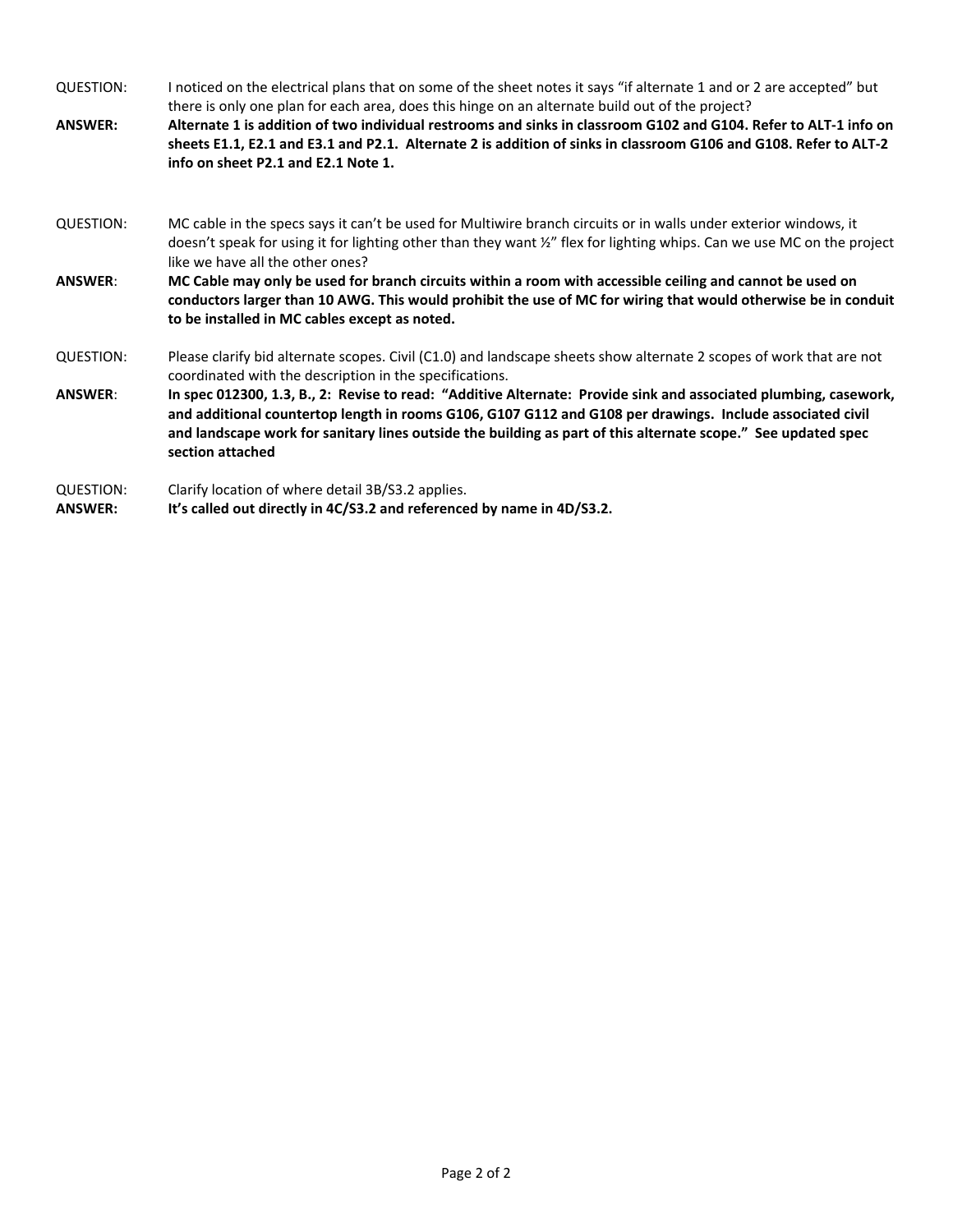SECTION 012300 - ALTERNATES

#### PART 1 - GENERAL

#### 1.1 SECTION INCLUDES

- A. Description of Alternates.
- B. Procedures for pricing Alternates.

#### 1.2 ACCEPTANCE OF ALTERNATES

- A. Alternates quoted on Bid Forms will be reviewed and accepted or rejected at Owner's option. Accepted Alternates will be identified in the Owner-Contractor Agreement.
- B. Coordinate related work and modify surrounding work to integrate the Work of each Alternate.

#### 1.3 SCHEDULE OF ALTERNATES

- A. Alternate No. 1, Restrooms and Sinks in G102 an G104
	- 1. Base Bid: Provide casework in rooms G102 and G104 without plumbing and associated casework and fixtures. Provide wide hallway at G100 with wall, floor, and ceiling finishes to match rest of G100. See Drawings.
	- 2. Additive Alternate: Provide sink and associated plumbing, casework, and additional countertop length in rooms G102 and G104 per drawings. Provide restrooms G101 and G103 per drawings.
- B. Alternate No. 2, Sinks in G106, G107, and G108
	- 1. Base Bid: Provide casework in rooms G106, G107 G112 ADD-02, and G108 without plumbing or associated casework and fixtures. See Drawings.
	- 2. Additive Alternate: Provide sink and associated plumbing, casework, and additional countertop length in rooms G106, G107 G112  $_{ADD-02}$  and G108 per drawings. Include associated civil and landscape work for sanitary lines outside the building as part of this alternate scope. ADD-02
- C. Alternate No. 3, Operable Wall
	- 1. Base Bid: Provide typical S6b wall with two outlets on library side between rooms G110 and G114.
	- 2. Additive Alternate: Provide operable wall with marker board on library side between rooms G110 and G114 per drawings.

#### ALTERNATES 012300 - 1